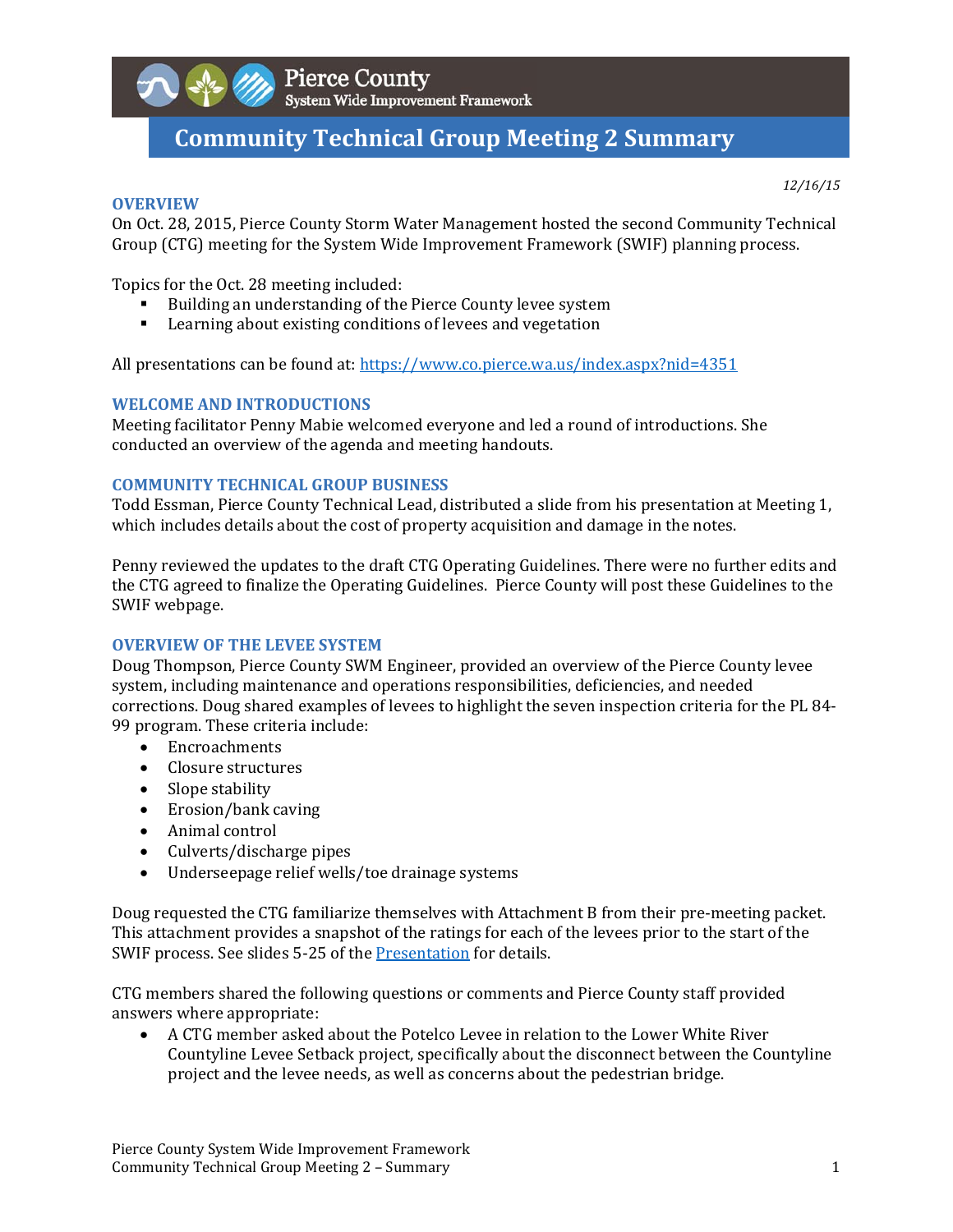- o Tony Fantello, Pierce County Project Sponsor, indicated that the SWIF Plan will focus on deficiencies, but that some of the solutions proposed may involve the Potelco Levee or the Countyline project. Pierce County Public Works has yet to share design plans for the bridge.
- o Charles Ifft, CTG member USACE, indicated that projects that cross county lines have a few options for applying for the PL 84-99 program.
- A CTG member noted that the Calistoga Levee was rated unacceptable at the last USACE inspection.
	- $\circ$  Doug said that the County expects that the new levee will be rated as acceptable.
- A CTG member asked how the County is dealing with invasive weeds on their levees.
	- $\circ$  Doug indicated that the County is interested in input from the CTG about how best to combat invasive weeds. He also noted that the County is working on a Habitat Conservation Plan in conjunction with the SWIF Plan, which will address invasive weed issues.

### **EXISTING CONDITIONS**

David Molenaar, Pierce County Environmental Biologist, provided an overview of the existing conditions of the levee system and vegetation, including an historical overview of the Puyallup River watershed. See slides 26-43 of the Presentation for details.

CTG members shared the following questions or comments and Pierce County staff provided answers where appropriate:

- A CTG member asked whether the SWIF Plan will include revetments as well as levees, since revetments offer more flexibility regarding vegetation management.
	- $\circ$  Rob indicated that the SWIF Plan will focus on levees, but that revetments will not be discounted. The focus of the SWIF is to get current PL 84-99 levees up to compliance standards. Revetments are not included in the PL 84-99 program.
	- $\circ$  Dave indicated that the County will likely want to conduct the same maintenance activities on revetments and levees moving forward.
- A CTG member noted that if the County could acquire enough land near the rivers, revetments and levees would not be needed.
	- $\circ$  Rob noted that the County has acquired land in the past, but that acquiring land is not necessarily the best option in more developed areas, such as Orting. The Setback Feasibility Study may identify additional areas where land acquisition is possible. These options could possibly be folded into the SWIF Plan

#### **INTRODUCTION TO VEGETATION MANAGEMENT**

Peter Hummel, Anchor OEA Landscape Architect, provided an overview of vegetation communities and vegetation management in preparation for the next CTG Meeting, which will focus on vegetation management. Peter shared information about the vegetation communities, which vary at different segments along the river. In addition, he shared the vegetation management techniques currently in use by the County, including:

- Mowing
- Brush cutting
- Hazard tree identification and removal
- Vegetation restoration

Peter presented three questions for discussion and consideration:

• What are the habitat benefits that levee vegetation provides?

Pierce County System Wide Improvement Framework Community Technical Group Meeting 2 – Summary **2008** 2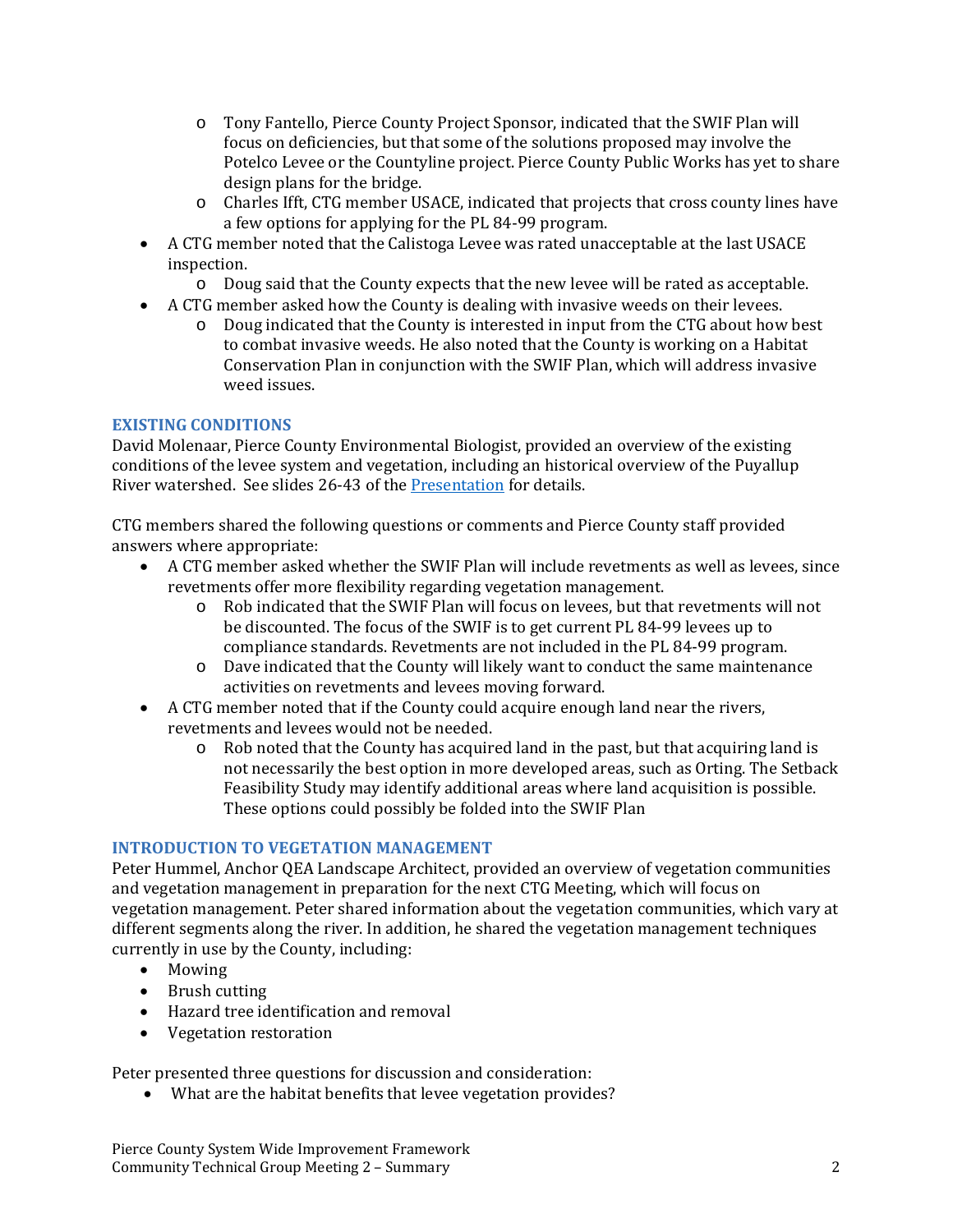- What management issues does vegetation and levee inspection raise?
- Next steps toward developing a draft levee vegetation management strategy?

See slides 44-70 of the Presentation for details.

CTG members shared the following questions or comments and Pierce County staff provided answers where appropriate:

- A CTG member asked whether the level of restoration depicted in some of the example images was reflective of how the PL 84-99 structures will be repaired.
	- $\circ$  Todd noted that once a levee structure is repaired, the County will mitigate for lost vegetation to a similar degree as depicted in the images. Replanting is not part of the PL 84-99 requirements, but is included in the Vegetation Management Agreement with the Puyallup Tribe. Todd also noted that the County is trying to mitigate vegetation removed for repairs, but also to reestablish plant communities and reduce the number of invasive species.
	- $\circ$  Rob said that these practices may seem to be in contrast with the USACE requirements. These contrasts are related to the previous variance granted to the County for vegetation. Initially, the plantings did not interfere with the Corps ability to inspect the levees.
- Penny noted that in their discussion, the group identified habitat benefits that levee vegetation provides in answer to Peter's first discussion question. These benefits include, preventing invasive species, creating insect drop which acts as fish food, and shading the river.
	- $\circ$  Rob added that there is a cost associated with vegetation management and the County has to be efficient with their resources, in order to meet USACE standards for inspectability.
- A CTG member shared that vegetation is also crucial for the restoration of salmon; maintaining the integrity of the levee should not be the only consideration.
- A CTG member requested that the County share records of hazard trees that have been removed from levees to provide perspective on existing conditions. A request was also made to try to identify what was historical naturally occurring vegetation along the different river segments.
	- o Rob indicated that the County would look at historic photos to try to determine historic natural vegetation.

Rob indicated that the County is working on a draft of vegetation management concepts, which will be shared at the next meeting. These concepts will provide details about types of vegetation and management strategies.

#### **NEXT STEPS**

Penny conducted a poll with the group to set a date for the Levee Tour. The group decided to do the tour on the morning of Thursday, Dec. 3.

#### **PUBLIC COMMENT**

There were no public comments.